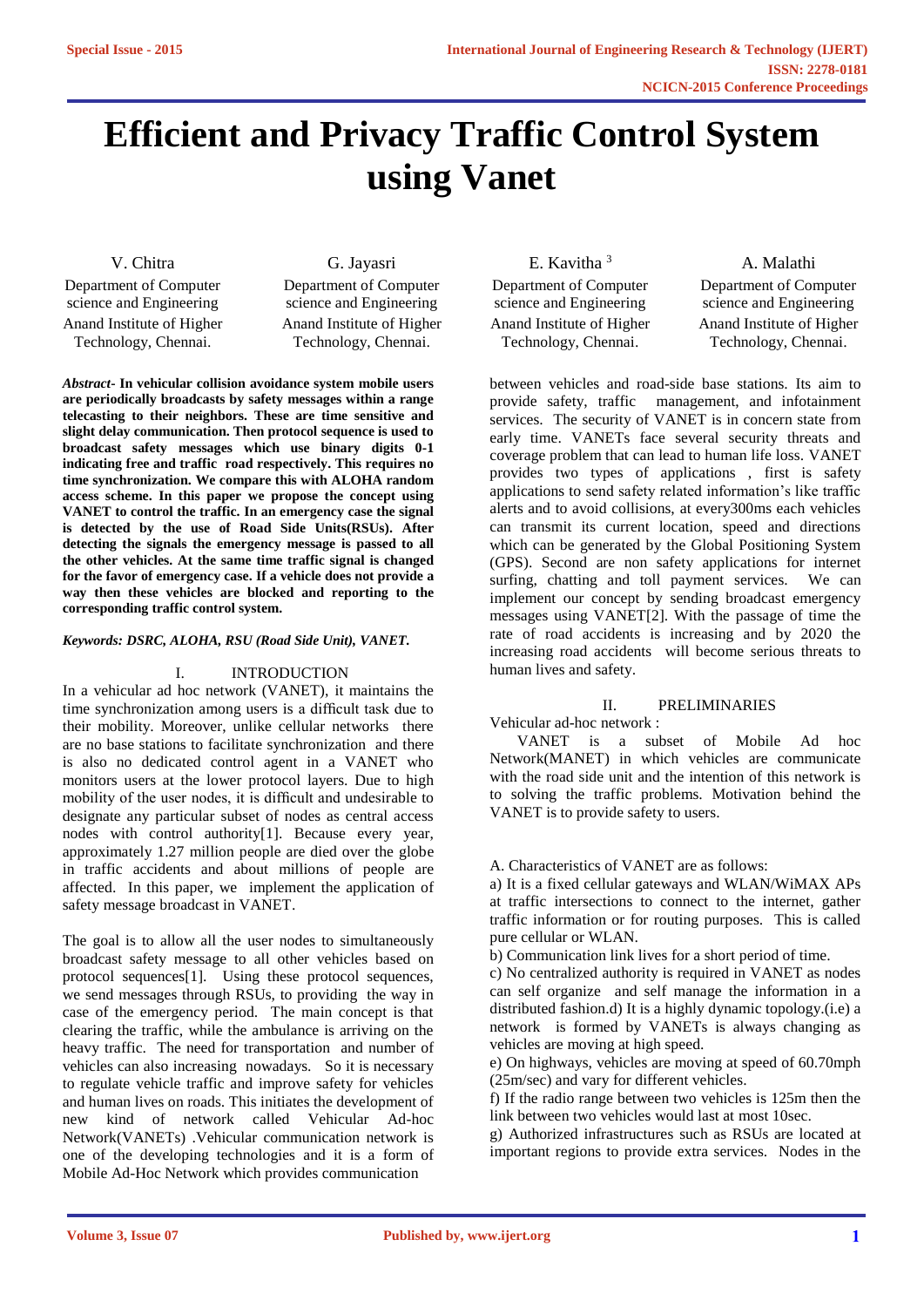network have high functionality (more power supply, able to perform computation quickly).

h) Unlimited Battery power and storage.

From these we can separate VANET from other wireless networks.

A.VANET Requirements: VANET requires authentication, availability, data verification, data integrity and privacy.

a) Authentication: To prove the message is obtained from the original vehicle, the received message must be authenticated. To perform authentication, vehicles incorporate its private keys and its certificate into every message it can be send. On the receiver side, the message is verified by assuring its keys and certificates.

b) Availability: Vehicular Network must be ready to provide requested services at any time, even a small delay will cause many serious problems.

c) Data Verification: After the sender vehicle is authenticated, the receiving vehicle performs data verifications to check whether the message contains the correct or corrupted data.

d) Data Integrity: It ensures that data or messages are not altered by attackers. Otherwise, users are directly affected by the altered emergency data.

e) Privacy: The information of a driver must be kept secure from the unauthorized observers, such as path, speed, identities etc. This can be done by temporary keys, these key can be changed frequently. It is used for one time and then it expires. Dedicated Short Range Communication is the frequency band that support all type of wireless communications between the vehicle and also with infrastructure.

Fig.1 shows the basic architecture of VANET. Technologies used in VANET are as follows Vehicular adhocal networks are expected to mplement wireless technologies such as Dedicated short-range communication (DSRC) which is a type of Wi-Fi. Cellular network, Wi-MAX and WiFi are some examples of infrastructure.



# *Role of Dedicated Short Range Communication (DSRC) in VANET*

In VANET, moreover all type of communication are wireless, a special wireless frequency band assigned to VANET is called DSRC(dedicated short range communication)[4]. DSRC is a new frequency band that is allocated by Federal Communication Commission (FCC); purpose is to provide public safety application [4]. DSRC provides multiple channels and its transmission ranges from 5.850 to 5.925 GHz. This DSRC frequency band is divided into seven channels and each channel range is 10 MHz. The data transfer rate that DSRC provides is up to 27 Mbps [5]. The DSRC channel structure is shown in Fig. 2. The role of DSRC is important because it makes possible for vehicles communicate to each other and also with infrastructure.

DSRC applications are cooperative forward collision warning

| 5.850 5.855 | 5.865 | 5875 | 5.895<br>5.885 | 5.905 | 5.915 5.925 |
|-------------|-------|------|----------------|-------|-------------|

Fig.2. DSRC channel structure

# *Role of ALOHA*

*ALOHA***:** ALOHA is a system for coordinating and arbitrating access to a shared communication Networks channel. It was developed in the 1970s by Norman Abramson and his colleagues at the University of Hawaii. The original system used for ground based radio broadcasting, but the system has been implemented in satellite communication systems. There are two types of ALOHA are there, i) pure ALOHA ii) slotted ALOHA. In pure ALOHA, the stations transmit frames whenever they have data to send. When two or more stations transmit simultaneously, there is collision and the frames are destroyed and whenever any station transmits a frame, it expects the acknowledgement from the receiver. If acknowledgement is not received within specified time, the station assumes that the frame has been destroyed[7]. In slotted ALOHA, was invented to improve the efficiency of pure ALOHA as chances of collisions in pure ALOHA are very high and the time of the shared channel is divided into discrete intervals called slots. The stations can send a frame only at the beginning of the slot and only one frame is sent in each slot.

# III. EXISTING SYSTEM

In vehicular adhoc network(VANET) maintaining time synchronization among users is a difficult task due to their mobility. Conventional carrier-sense multiple accesses, where the users must content with channel access, are not suitable for this kind of application. Moreover, unlike cellular networks, there are no base stations to facilitate the synchronization. There is also no dedicated control agent in a VANET who monitors users at the lower protocol layers[3]. Due to high mobility of the user nodes, it is difficult and undesirable to designate any particular subset of nodes as central access nodes with control authority, even temporarily[1]. This makes the design of a medium-access control (MAC) protocol for low-latency application a very challenging task. It is pointed out that the newly introduced IEEE 802.11p Wireless Access in Vehicular Environment (WAVE) over the dedicated short-range communications (DSRC) band for a VANET is not desirable for the transmission of time critical safety messages because the delay may be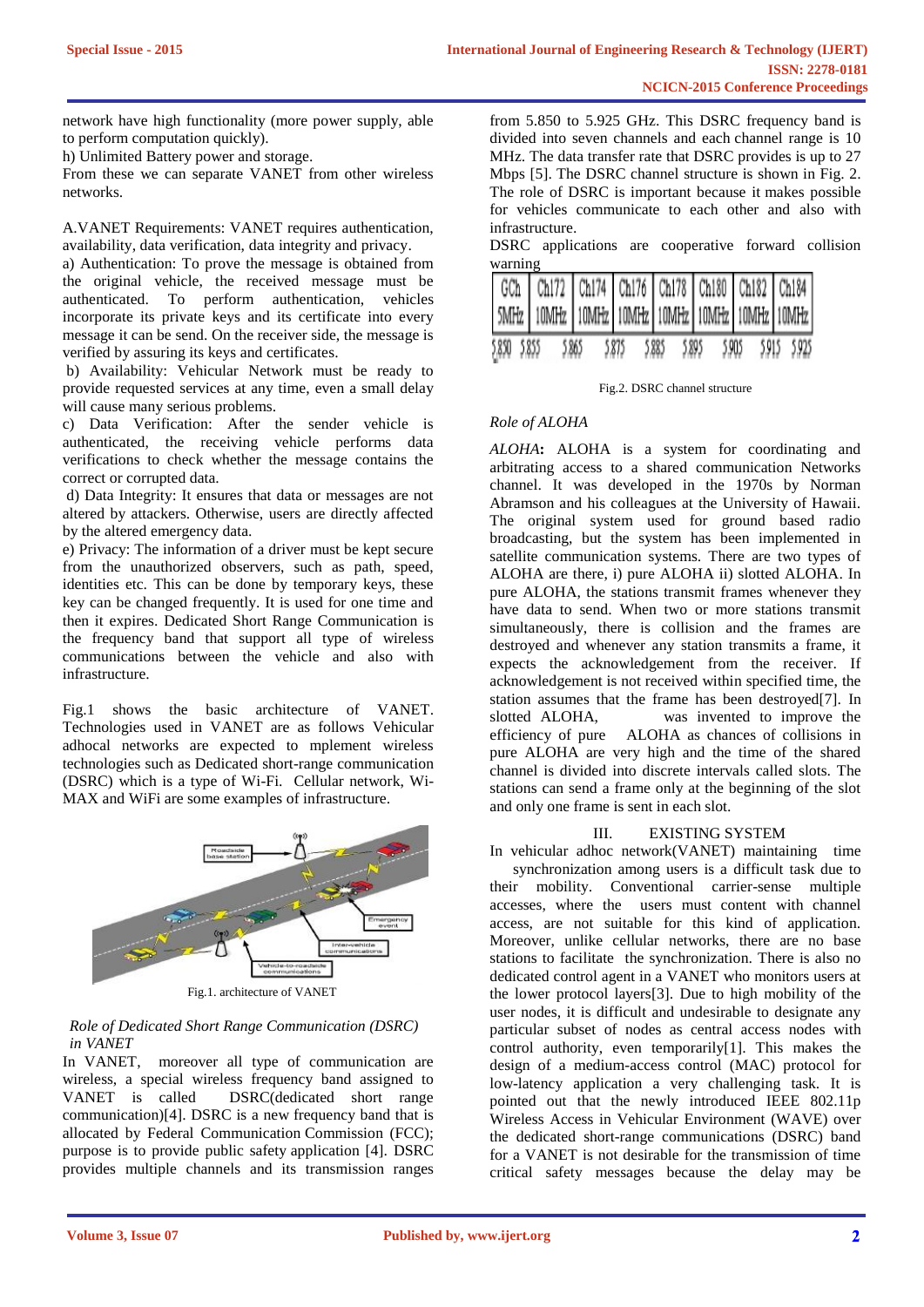unbounded when the channel is very busy[1]. DSRC does not checks whether the channel is busy or not. A packet arrives to an empty buffer and finds the channel is busy. This might occur time delay, to transferring safety messages and sometimes it cannot send emergency messages. RTS(Request to Send)/CTS(Clear to Send) access method is provide to alleviate the hidden terminal problem.

## IV. PROPOSED SYSTEM

We propose idea, using protocol sequences to broadcast the safety messages. It requires no time synchronization among the users(i.e. protocol sequences are deterministic 0-1 sequences. Each user reads the 0's and 1's of the assigned protocol sequence periodically and transmits a packet in a time slot if and only if the sequence value is equal to 1). We consider the slot-synchronous single-hop broadcast and analyze the delay performance of a class of protocol sequences, which are called the generalized prime (GP) sequences[1]. The communication channel is modelled as a time-slotted collision channel. That the system is slot-synchronous. The results in this project can be extended to the slot-asynchronous case and we includes the concept as providing the way in an efficient manner. We will compare with two random access schemes. The first one is called persistent random access. In this acces, a user sends independently in a time slot with probability. From the existing one, we could transfer the safety messages within the access point itself. And the propose idea tells that it can be transfer the broadcast safety messages randomly using ALOHA . If two or more users transmit packets in a time slot, then there is a collision, and the collided packets cannot be recovered. If only one user among the K users transmits at a time slot, then the packet can be received by user 0 without any error. If there are errors due to thermal noise for instance, we can employ a forward error-correcting code. In addition,we change the traffic signal in favour for emergency vehicles.The vehicle which do not provide a way has been blocked.Fig.3. shows the architecture



Fig.3. System model





Fig.4. functional diagram.

# V. CONCLUSION AND FUTURE ENHANCEMENT

The results provided ALOHA-type transmission scheme, pseudorandom bits are used as an input to the channel access mechanism. In this approach, show how a VANET can be used to aid in traffic signal control. The protocol sequences have a certain structure that can further reduce the individual and group delays. This illustrates the potential advantage of the protocol sequence scheme in the application for broadcasting safety messages in VANETs. The protocol-sequence-based scheme is effective as long as a group of neighboring users are assigned distinct protocol sequences. Maintaining the distinctness of protocol sequences is crucial and is an important direction for future research. It is used to reduces the problem of traffic jams at the traffic signal, and used to flow traffic smoothly without congestion. This is help to provided Emergency services at the critical condition like ambulance, fire brigade vehicle by using zonal algorithm. This project can be furtherly develop, if any accidents will occur on the road side, it directly transfers the message to the nearby ambulance through the sensor detection.

#### REFERENCES

- [1] Yi Wu, Members, IEEE, Kenneth W. Shum, Member, IEEE,Wing Shing Wong, Fello,IEEE, and Lianfeng Shen, Member, IEEE "Safety message broadcast in VANET based on protocol sequences," IEEE *Commun.*
- [2] First Global Ministerial Conference on Road Safety, " UN: forget Terrorism Threats, Try Crossing the Road" Posted by Jon C on Nov 22, 2009.http://www.auclandtrains.co.nz/2009/11/22/un-forgetterrorism-threats-try-crossing-the-road.
- [3] Y. Qian, and N. Moayeri, "Design oig secure and Application Oriented Vanets "Vehicular Technology, 2008. VTC Spring 2008. IEEE, 11-14 May 2008, Singapore.